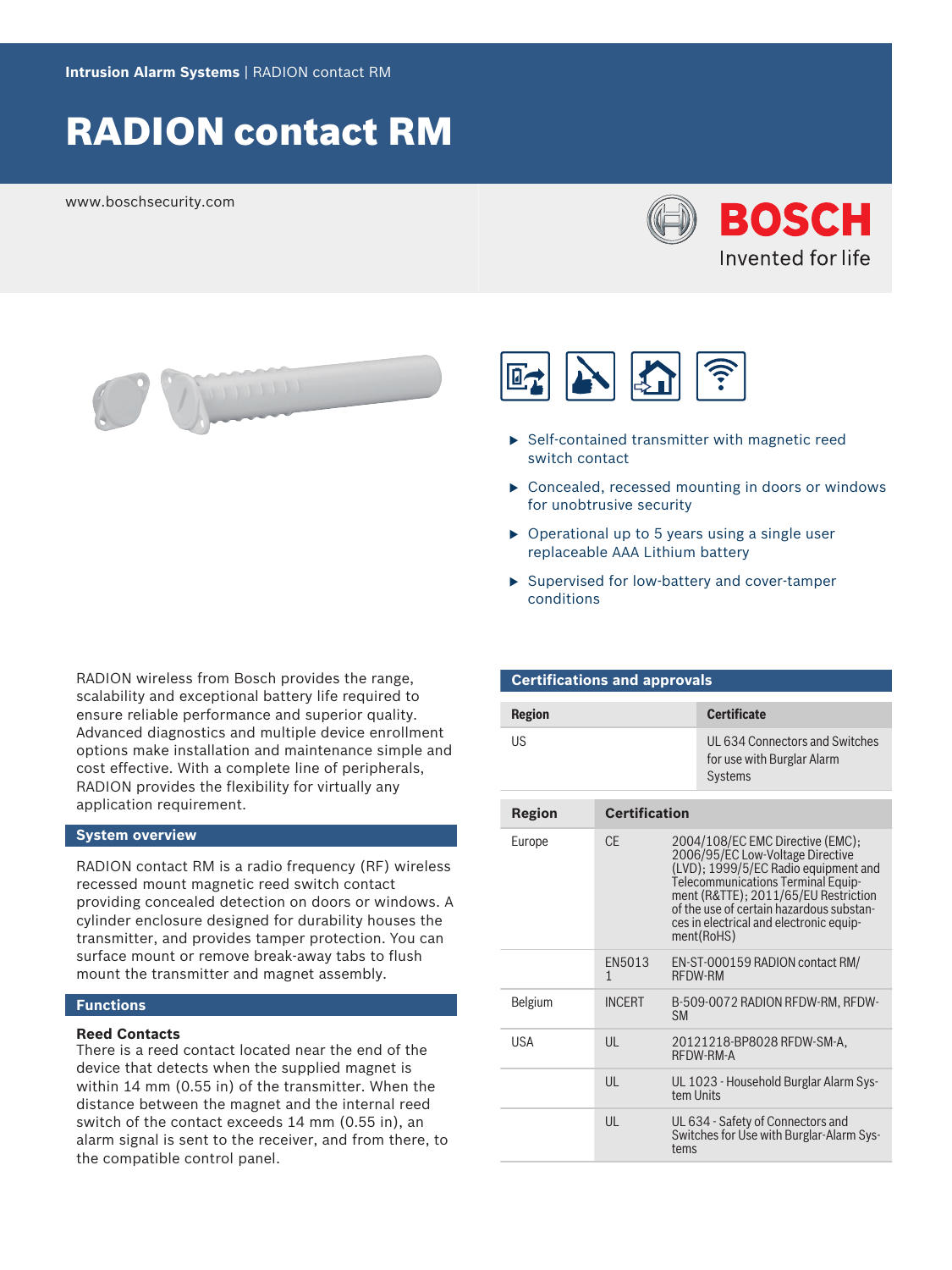| Region | <b>Certification</b> |                                                                          |
|--------|----------------------|--------------------------------------------------------------------------|
|        | <b>FCC</b>           | Part 15 Security/Remote Control Trans-<br>mitter 433.42 MHZ [433.42 MHZ] |
| Canada | IC.                  | 1249A-RWSSFT [-A model numbers]                                          |
| China  | CCC                  | 2013031901000108 [RFDW-RM-CHI]                                           |
| Brazil | <b>ANATFI</b>        | 3576-13-1855 [RFDW-RM-A]                                                 |

#### **Installation/configuration notes**

#### **Mounting considerations**

Mount the transmitter in an interior door or window frame, and the magnet assembly on the interior of the moving portion of the door or window. Ensure that the transmitter is protected from weather elements such as extreme temperatures, humidity, rain, or snow.



#### **Notice**

Installation on metal surfaces can affect the RF propagation pattern of the radio transceiver.

#### **Parts included**

| <b>Quantity</b> | <b>Component</b>      |
|-----------------|-----------------------|
| 1               | Detector              |
|                 | Magnet assembly       |
|                 | Lithium battery (AAA) |
|                 | Hardware pack         |
|                 | Installation guide    |

#### **Technical specifications**

#### **Properties**

| Transmitter dimensions | 15.4 mm x 104.7 mm (0.60 in x<br>$4.2$ in)                    |
|------------------------|---------------------------------------------------------------|
| Magnet dimensions      | 22 mm x 28 mm x 15 mm (0.87)<br>$\ln x 1.10 \ln x 0.59 \ln x$ |

#### **Power**

| Power/voltage       | $1.5$ VDC     |
|---------------------|---------------|
| Battery type        | AAA Lithium   |
| <b>Battery life</b> | Up to 5 years |

#### **Environmental considerations**

| Temperature | Functional range: -10°C to +49°<br>$(+14^{\circ}F$ to $+120^{\circ}F)$<br>UL only: $0^{\circ}$ C to +49 $^{\circ}$ C (+32 $^{\circ}$ F to<br>$+120$ <sup>°</sup> F)<br>EN 50130-5 Class II only: $-10^{\circ}$ C<br>to 40°C (+14°F to +104°F |
|-------------|----------------------------------------------------------------------------------------------------------------------------------------------------------------------------------------------------------------------------------------------|
| Fnvironment | Complies with EN50130-5 Class<br>Ш                                                                                                                                                                                                           |

| Relative humidity      | Up to 93% non-condensing                                                            |
|------------------------|-------------------------------------------------------------------------------------|
| Cover tamper detection | Transmits a tamper switch signal<br>when the cover is removed from<br>the detector. |
| Frequency              | 433.42 MHz                                                                          |
| ااحه                   | Intended for indoor use.                                                            |

#### **Compatibility**

Receivers B810 wireless receiver (compatible with RFDW-RM-A only)

## **Ordering information**

### **RFDW-RM-A (433.42 MHz)**

For use in North and South America Order number **RFDW-RM-A**

#### **RFDW-RM (433.42 MHz)**

For use in Europe, Africa, and Australia. Order number **RFDW-RM**

### **RFDW-RM-CHI (433.42 MHz)**

For use in China only. Order number **RFDW-RM-CHI**